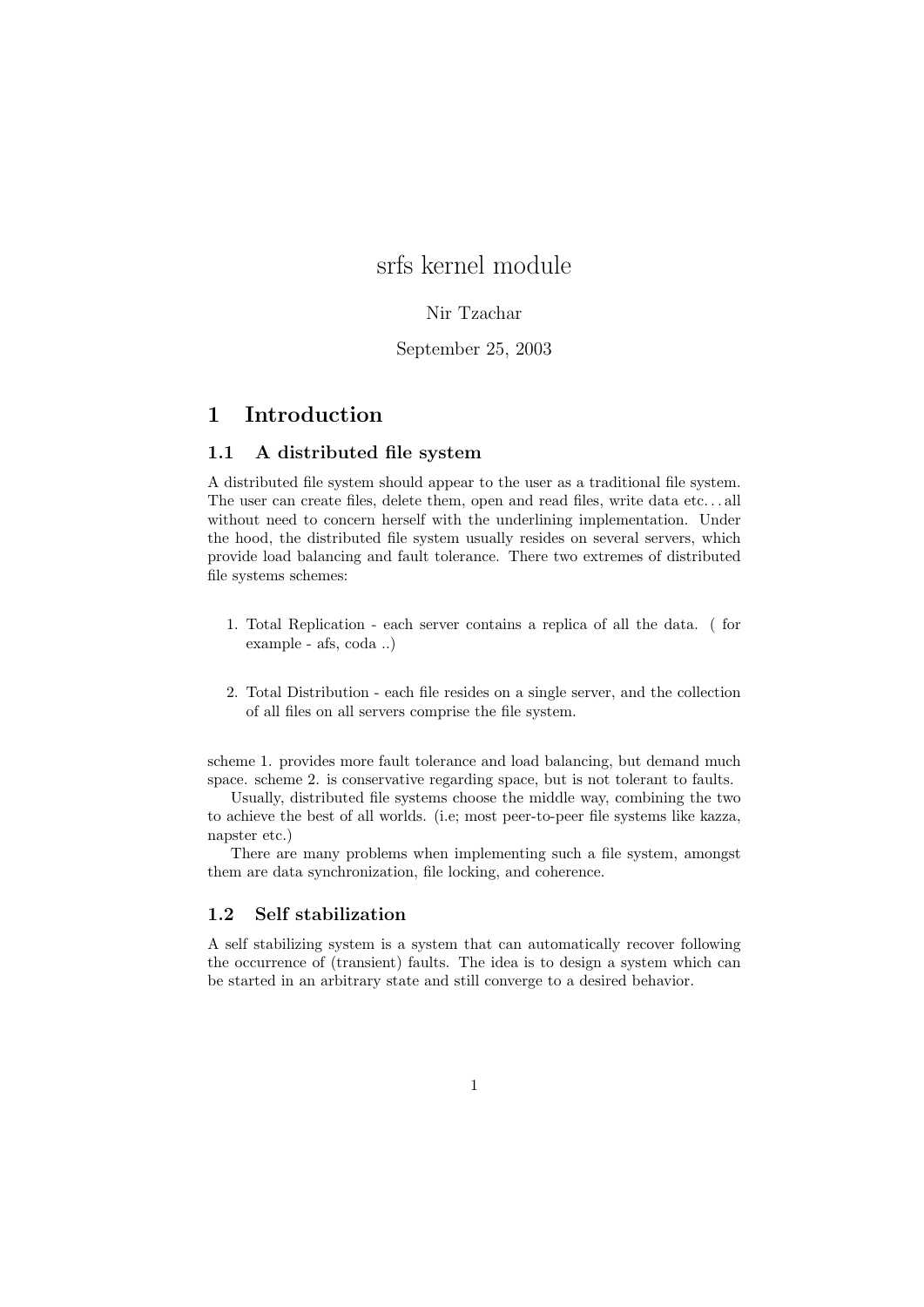#### 1.3 Object Store

An object store raises the level of abstraction presented by a storage control unit (a hard disk, for example.) from an array of 512 byte blocks to a collection of objects. The object store provides "fine-grain", object-level security, improved scalability by localizing space management, and improved management.

One might ask how this relates to (our) file system? well, for many years, file system designers had to deal mainly with data storage management at the software level (usually in the file system implementation) which is cumbersome, slow and adds a noticeable overhead to system performance - hence you get many different file systems, all try to manage the "array of 512 byte blocks" in a better way (such file systems are: ext2, ext3, FAT, NTFS, reiserfs4 etc.. ). An object store "makes life easier" for the file system designer, which can now concentrate on the higher levels of the file system such as hierarchical layout, distribution, journaling and others.

Needless to say, such storage devices are the bleeding edge of technology, and are not yet widely available. Later, I will describe how we simulated such a device, on top of an existing file system.

### 1.4 The Linux VFS layer

The Virtual File System (otherwise known as the Virtual Filesystem Switch) is the software layer in the kernel that provides the filesystem interface to userspace programs. It also provides an abstraction within the kernel which allows different filesystem implementations to co-exist. [7]

#### 1.5 Kernel modules

Modules are pieces of code that can be loaded and unloaded into the kernel upon demand. They extend the functionality of the kernel without the need to reboot the system. For example, one type of module is the device driver, which allows the kernel to access hardware connected to the system. Without modules, we would have to build monolithic kernels and add new functionality directly into the kernel image. Besides having larger kernels, this has the disadvantage of requiring us to rebuild and reboot the kernel every time we want new functionality [9]

## 2 Project's definition

Srfs is a Self stabilizing, replicating file system (by "replicating" we mean that the system's data is replicated over all servers). This file system design can take several servers (containing any data, synchronized or not), and combine them to a single file system which WILL be coherent eventually. This part of the file system is implemented as a Java program.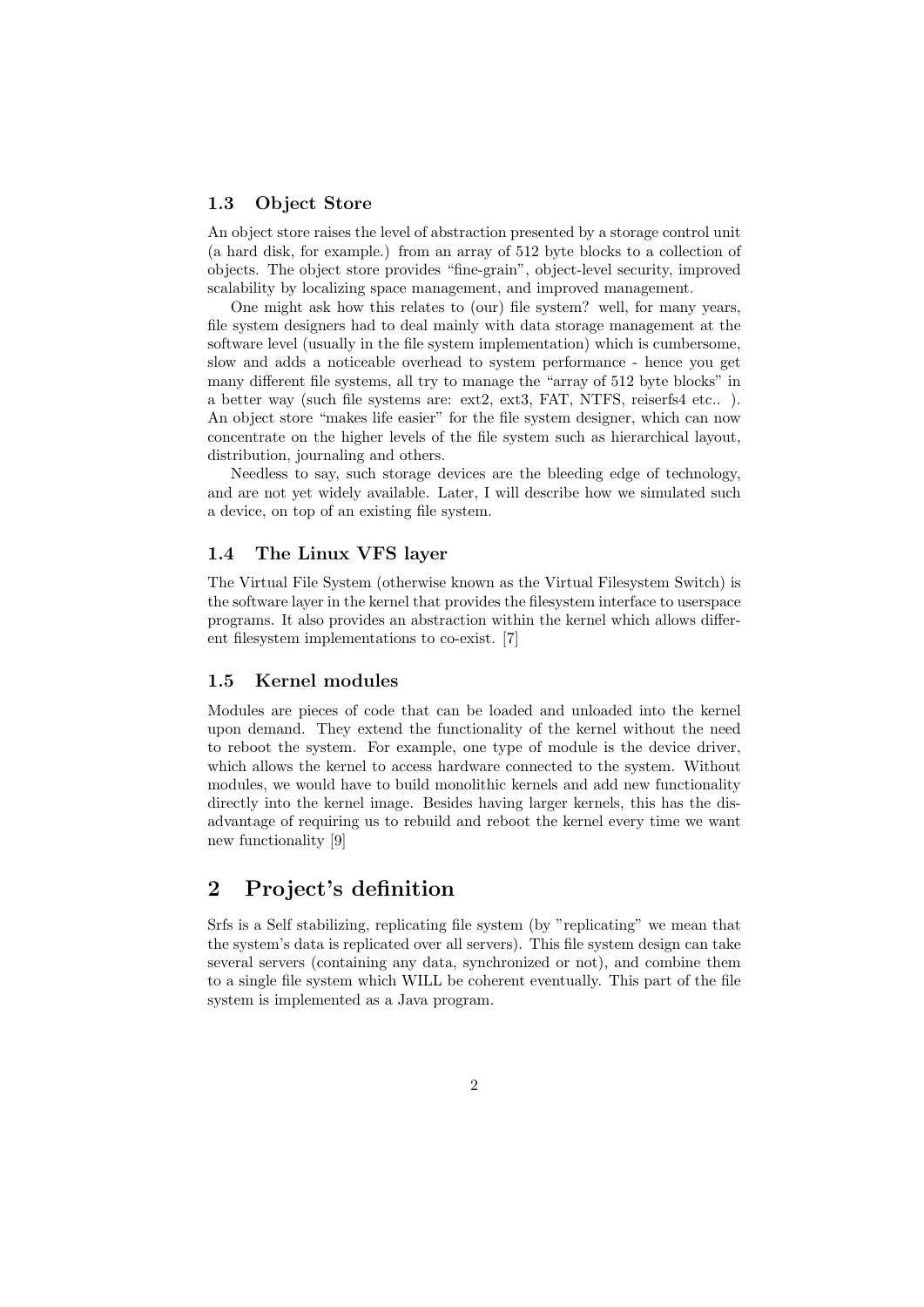My goal was to create a transparent interface between the user and srfs. I achieved this goal by building a file system for the linux operating system, implemented as a kernel module and interfacing the VFS.

## 3 The implementation

#### 3.1 overview

Modern operating system distinguish between user space and kernel space. User space is the environment provided by the kernel for process execution. This includes (amongst other things) its address space - which is maintained by the kernel  $-I/O$  operations, etc  $\ldots$  Kernel space is the environment in which the kernel executes, which is maintained by the kernel itself. No use of external libraries is possible ( i.e; the kernel has to implement its own encryption algorithms). User space processes, wishing services from the kernel, do so by using the system calls interface (eventually, all interactions between user space processes and the kernel are achieved by means of interrupts and traps).

Srfs, as a whole system, composes of 2 main parts: a kernel module and a user space daemon. The kernel module is, essentially, a file system implementation (using the object storage paradigm) which provides hooks to allow a user space daemon to interact with it and influence its behavior. This file system is running in kernel space, and is actually a part of the kernel itself. The user space daemon, which was implemented by Ronen Kat, is responsible for the global aspects of the system (such as self stabilization, replication etc...).

Since these two parts operate in different "worlds" (kernel/user space), a way of communication between them must be introduced. The most appropriate in this case is via a character device, which serves as a bi-directional channel between user and kernel space.

#### 3.2 The object store

As mentioned before, no object store device is available (yet) as a commodity, so I had to simulate one. I used the Stackable file system idea to this end: take a regular linux file system (ext2, ext3, nfs ..), and use it to provide low level disk management. Use the lower file system's notion of files to create objects, denoted by their object id (which is the file name). To clarify things, a typical object store will look like this: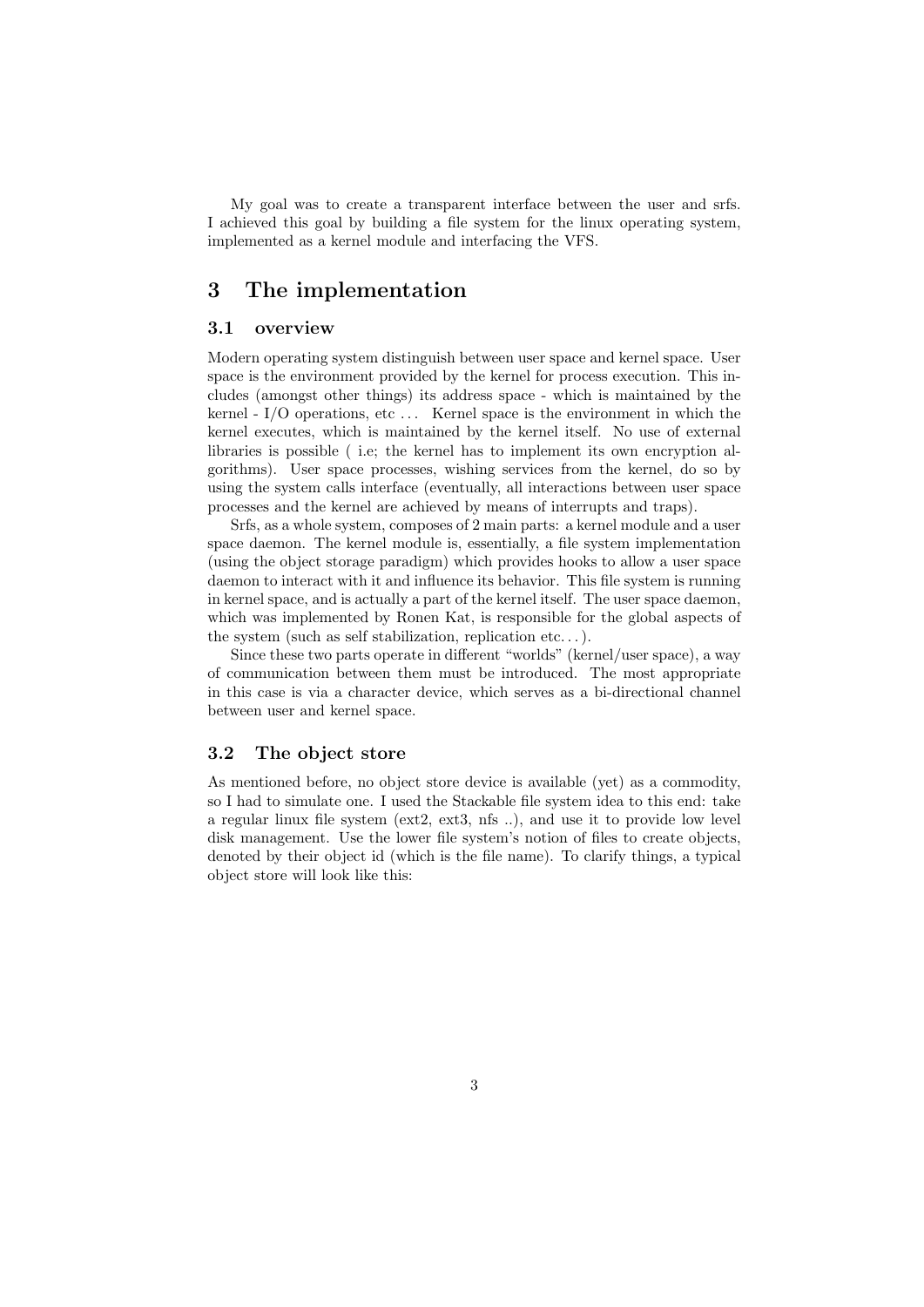the lower file system (which is hidden from everyone, even the kernel itself)

```
--\lambda- - |- - 0--- 1
--- 22
--- 33
--|-- 44
```
the upper file system

```
--\ (corresponds to object id 1)
--|-- file1 (corresponds to object id 22)
--|-- directory1 (corresponds to object id 33)
-| |--| |-file2 (corresponds to object id 44)
```
(object id 0 stores the superblock and inode information.).

### 3.2.1 interfacing with the vfs

A basic file system in the linux world consists of inodes, dentries and files.

- $inode$  our old and dear friend, the inode. The inode is the basic element of every filesystem in the unix world. Its purpose is to hold information about data location and attributes, such as creation time, ownership,  $etc.$ ...
- $dentry$  Dentries are used to speed filename lookups. Each filename element (in /usr , / is the first element, usr is the second) has a dentry associated with it, and filename resolution is performed according the the dentry cache. Furthermore, each dentry points to its relevant inode.
- $file a file$  is

A filesystem, wanting to register itself in some linux kernel, need to supply the vfs a presentation of these objects, and the relevant functions to operate on them. This is how the kernel achieves a kind of OO design (and interface implementation).

So, my object store had to implement these data types, which I did as follows:

- *inode* Each inode on the object store has a pointer to a lower object. which is actually an opened file on the lower filesystem. All meta data is handled by the object store.
- $\bullet$  dentry Here, nothing special has been done, except from meeting the vfs requirements.
- $file$  Same as above.

This layout helps me achieve the desired behavior, ie. when a user writes data to a file in the object store, the data gets propagated to the appropriate object on the lower filesystem (via the file->dentry->inode->object pointers).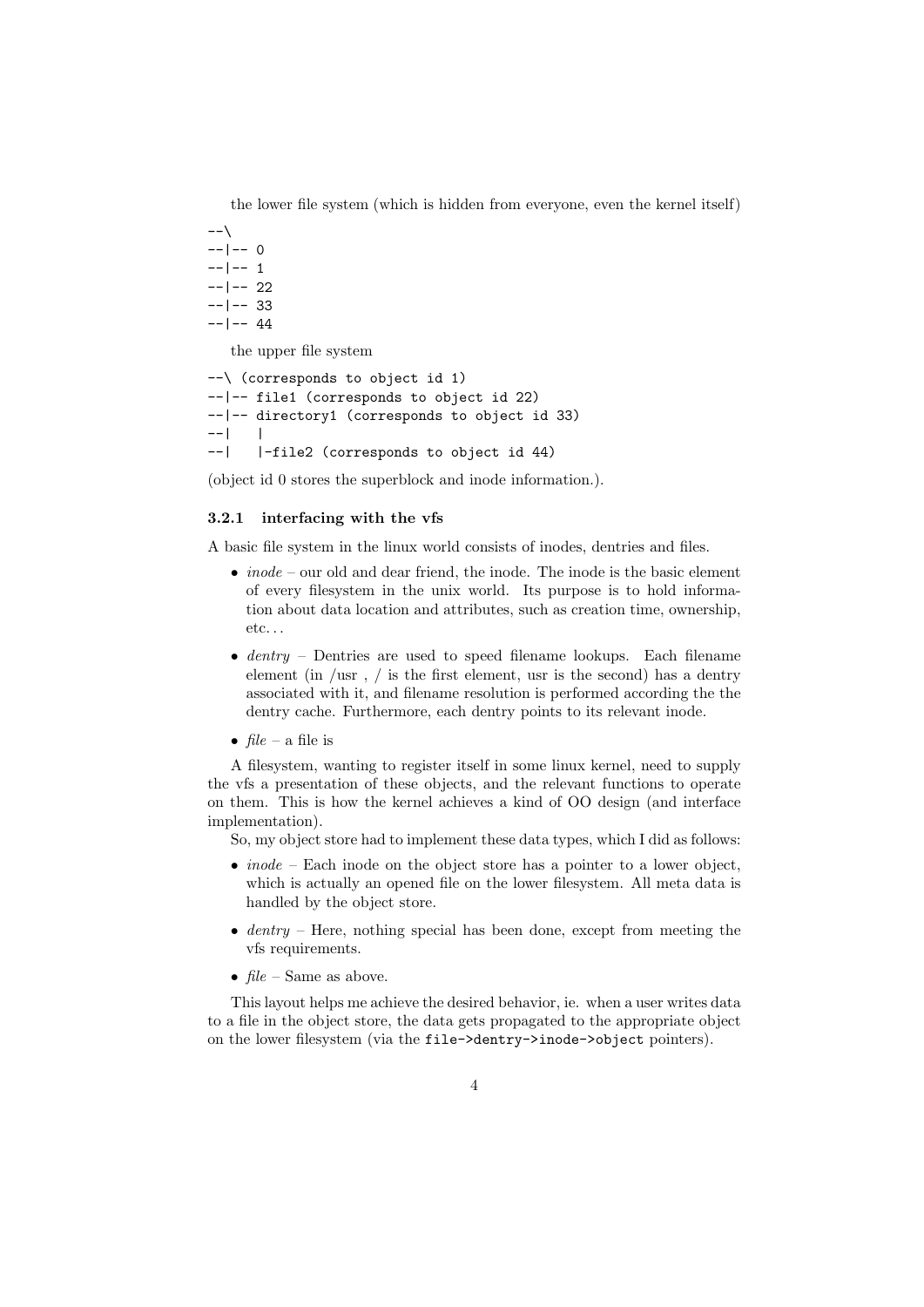#### 3.2.2 the "hooks" interface

All major functions of the object store contain hooks, which allow a user lever program to influence its behavior. These hooks are in the form of downcalls, from the kernel to the user program, requesting or announcing events. The relevant kernel function which issued the downcall, will sleep (by this, i mean the user process who performed the system call will sleep) and wait for an answer. Once an answer is received, the function acts accordingly.

### 3.3 the character device

A character (char) device is one that can be accessed as a stream of bytes (like a file). The text console (/dev/console) and the serial ports (/dev/ttyS0 and friends) are examples of char devices, as they are well represented by the stream abstraction. Char devices are accessed by means of filesystem nodes, such as /dev/tty1 and /dev/lp0. The only relevant difference between a char device and a regular file is that you can always move back and forth in the regular file, whereas most char devices are just data channels, which you can only access sequentially. [1]

Srfs's char device is actually a whole subsystem, which consists of several parts:

- the data stream The actual data stream was constructed, to provide the communication infrastructure.
- parser A parser kernel thread is created, to handle communications from user space and create the appropriate "job" objects (which can be replies or requests).
- worker A worker kernel thread is also created, whose job is to execute the requests from the daemon (ie. requests for object names, creation of files etc...). Requests are in the form of "job" objects, placed in his queue by the parser thread.
- replier  $-$  A replier kernel thread is also created, whose job is to handle replies from the daemon. Replies are in the form of "job" objects, placed in his queue by the parser thread.

It may seem a little complicated, but 2 simple examples will help clarify things. Lets look at the following execution paths, first a request from the caching daemon.

Lets say a signature decision must be made on file X. On each server, the local caching daemon will issue a request, via the char device, for info on file X. The parser thread will parse the request, and place an appropriate "job" object on the worker thread's queue. The worker thread, in its turn, will retrieve the information, and send it back to the caching daemon. Now, lets look at the opposite direction: A user tried to open file Y for writing. The user program issued the sys\_open system call, which in turn, activated our file open method.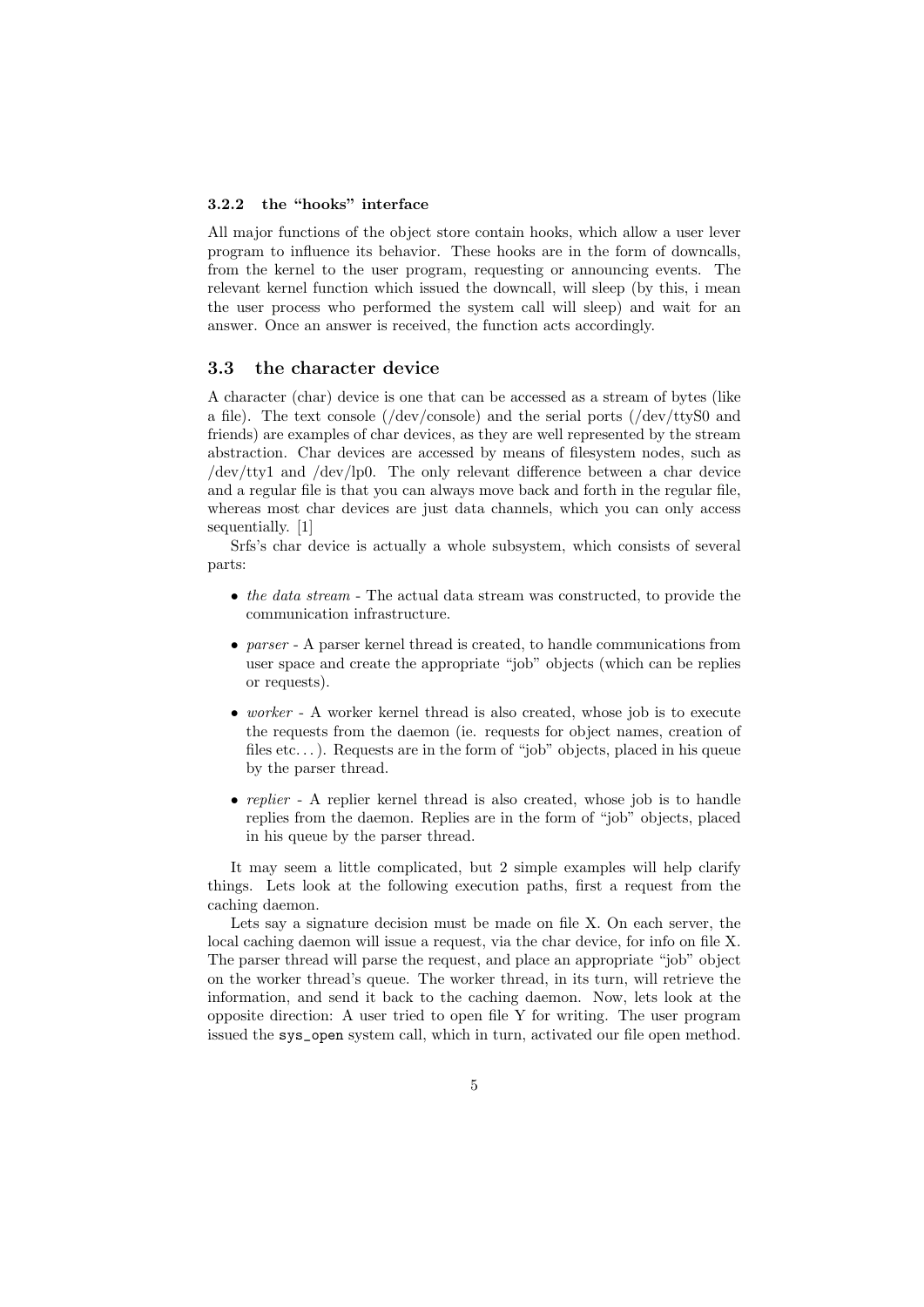In the file open method of srfs, there is a hook for the caching daemon, so a global lock on the file can be achieved. Now, an "open file" request will be sent to the caching daemon, and the user process will sleep till an answer is received (or a time out has occurred). The caching daemon will decide on an answer (consulting with its peers. . . ), and send it. The parser thread will recognize the response, and place it in the replier queue, which in turn will wake up the sleeping user process and deliver the reply to it.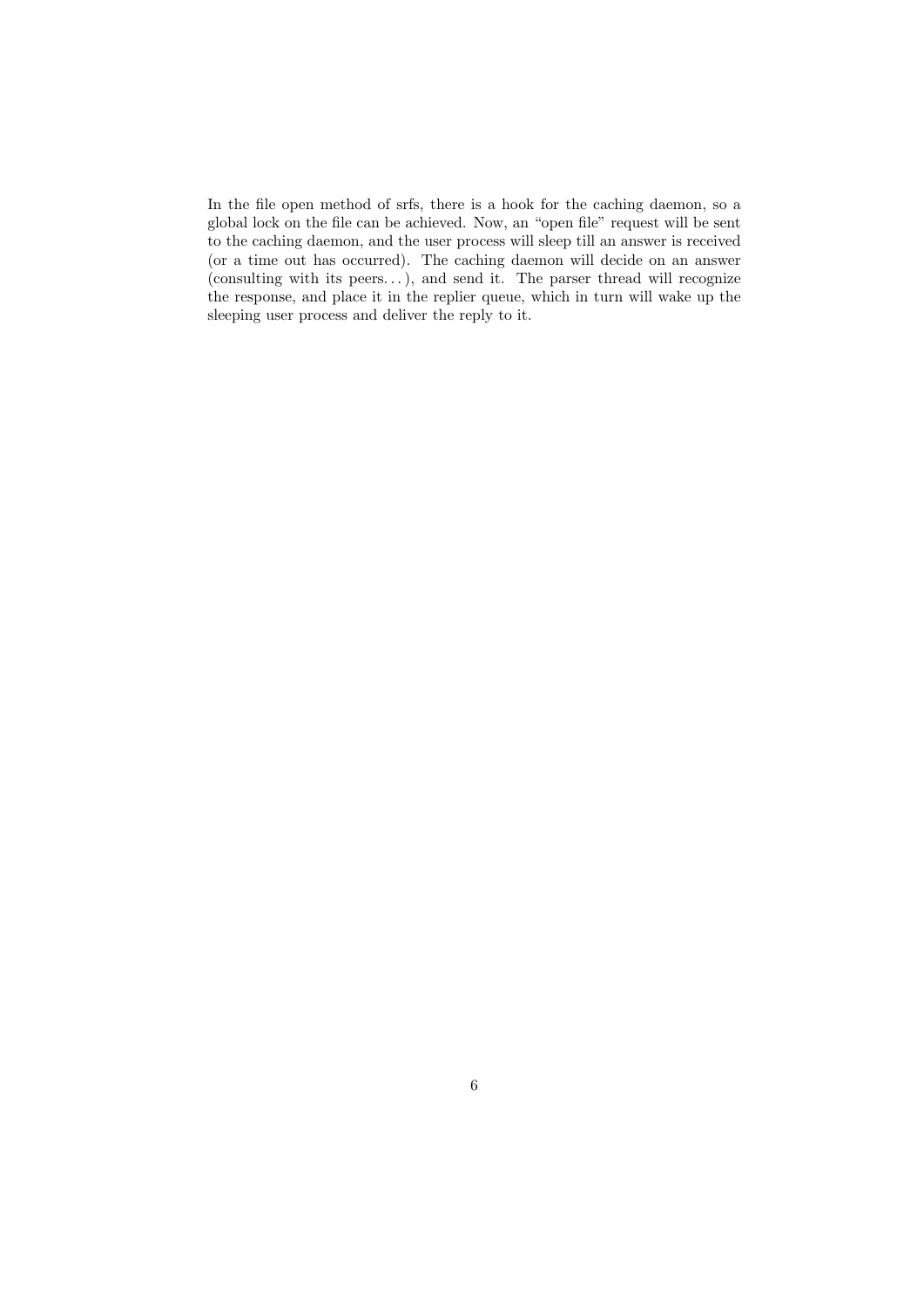## A operation manual

## A.1 system requirements

- kernel 2.4.18 and upwards (but not 2.5, 2.6 yet)
- devfs support
- gcc version 2.95 and upwards
- gnu make
- a victim file system (for the object store)

### A.2 compilation

The distribution includes , in addition to the file system module, several tool to create the basic objects of the object store. The first step, is to edit the Makefile, and point the "linux" variable to your kernel tree. You can then make the module, and the tools.

### A.3 operation

- 1. Insert the module with insmod. The module takes two parameters:
	- debug level an int, ranges from 0(lowest) to 9(highest).
	- communicate 0 to disable communications, 1 to enable.
- 2. create a file system to be used as the object store (will be referenced as the \$object store dir).
- 3. create the srfs mount point (will be referenced as the \$srfs dir).
- 4. create the object store file system use "mksrfs \$object store dir".
- 5. mount srfs "mount -t srfs -o \$object store dir none \$srfs dir".
- 6. have fun.